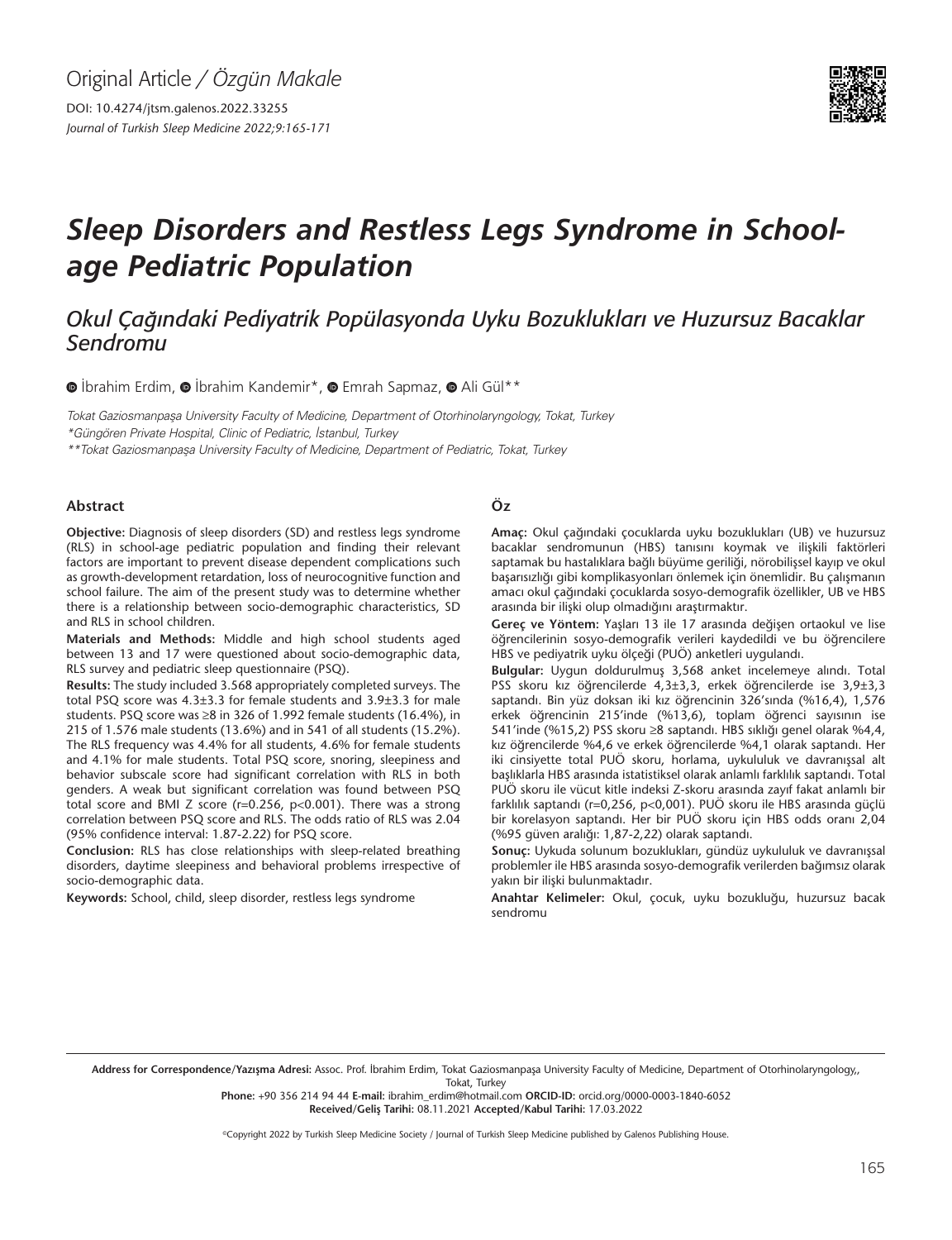# **Introduction**

Sleep-related breathing disorders (SRBDs) are common in children in a spectrum varying from simple snoring due to increased resistance in the upper respiratory tract to obstructive sleep apnea (OSA) (1,2). The frequency of simple snoring in children ranges from 1.5 to 27.6%, while the frequency of OSA ranges from 1.2 to 5.7% (3). OSA etiology includes adenotonsillar hypertrophy, allergic rhinitis, obesity, mid-line facial disorders, mandible hypoplasia, cerebral palsy, Down syndrome, Prader-Willi syndrome and prematurity (4). If SRBDs are not treated, they may cause retardation in growth/ development due to recurrent hypoxia, systemic blood pressure increase, pulmonary hypertension and cor pulmonale. Besides, SRBDs can lead to disorders such as learning disabilities, behavioral disorders and hyperactivity in children (4). Early diagnosis and treatment of SRBDs is very important to prevent the onset of all these disorders (1).

Although the polysomnography (PSG) is the gold standard for diagnosis of SRBDs, this test is both expensive to perform and requires technical equipment and experience. Moreover, this test cannot detect cognitive and behavioral disorders originating from sleep disorders (5,6). Therefore, the implementation of sleep questionnaire is useful for early diagnosis and treatment of SDB in children. A literature survey revealed that validation studies of Pittsburg sleep quality survey were conducted in adults (7,8) but not in children. Epworth sleep scale, on the other hand, evaluates only daytime sleepiness. Therefore, we decided to use pediatric sleep questionnaire (PSQ), a 22-item questionnaire which was developed by Chervin et al. (6) and was found to have a sensitivity of 81% and a specificity of 87%. The reliability and validity of the Turkish version of this survey was conducted by Yüksel et al. (9) and Cronbach alpha values showed that all sub-scales were successful.

Restless legs syndrome (RLS) is a sensorimotor disorder characterized by a feeling of discomfort and an irresistible need for movement in the legs. RLS symptoms are partially or completely relieved by walking and moving the legs while they increase during resting, sitting or lying down. Symptoms typically worsen at night (10-12). The feeling of discomfort can also be on the wrists, ankles and arms as well as on feet (10- 12). The exact etiology of the disease has not been revealed yet. Assuming that the dopaminergic dysfunction and low iron storage is responsible for this condition, dopaminergic drugs and iron supplementation are used in the treatment of this disease (13).

Although RLS was long thought of as a disease that occurs only in adults, it was revealed in the mid-1990s that children also suffer from this disease (14,15). Pediatric diagnostic criteria are used in children between the ages of 2 and 12 while adult diagnostic criteria are used in children between the ages of 13 and 18 (16,17). There are no biochemical markers associated with the diagnosis of RLS. Its diagnosis is based on a questionnaire. Therefore, there may be difficulty in making a definitive diagnosis (10).

In the present study, we aimed to determine whether there was a relationship between SRBDs and RLS in school children. In addition, we investigated possible associations of these diseases with socio-demographic characters.

## **Materials and Methods**

#### **Study design and subjects**

The study included middle and high school students between the ages of 13 and 17 in a central town of a province. For this purpose, an approval (no: 18-KAEK-161) was obtained from the local ethics committee of our university. Then, another approval was obtained from the Provincial Directorate of National Education for the implementation of surveys in schools. After meeting with the school principals, an appropriate time was determined to distribute the forms and inform the students. After informing the student about the survey, the questionnaire was given to the students and they were asked to fill it out with their parents at home. The questionnaire was not given to students who had diseases such as deep vein thrombosis, venous stasis and muscle-joint disorder, which can cause discomfort, pain and numbness in their legs. Similarly, the questionnaire was not given to students with cranial, cardiogenic and/or pulmonary diseases that may cause respiratory disorders. Finally, students who took any medications that would affect sleep rhythm and depth were also not surveyed.

It was mentioned to the parents who agreed to participate in the study that they should fill out the form with the student and submit it within a week. In the survey, the families who participated in the study were asked about the age, gender, height, weight of the student, how many siblings student had, child's order of birth, education status of parents and average annual household income. Student and parent guarding the student were then asked to complete the RLS survey and the PSQ. The body mass index (BMI) of the students was calculated as ''Z- score'' based on the height, weight and gender of the student. The parents' education status was evaluated in four different categories: ''Primary school'', ''secondary school'', "high school" and "college". Annual household income was determined in Turkish Liras, and converted to the USD at the time of the study (Table 1).

In our study, the International Restless Legs Syndrome Study Group (IRLSSG) 2012 criteria were used for the diagnosis of RLS (17). The four criteria used for the diagnosis of RLS in children were:

1. Sudden desire to move due to uncomfortable sensation in legs

2. Regression of disturbing feelings with movement

3. Worsening of symptoms while resting or in sedentary condition

4. Worsening of symptoms at night.

In order to rule out other diseases that could be confused with RLS, we added as the fifth question ''Do you have any medical or behavioral problems (myalgia, venous stasis, edema in the leg, arthritis, cramping of the leg, positional discomfort, leg shaking habit) that may cause the abovementioned conditions in your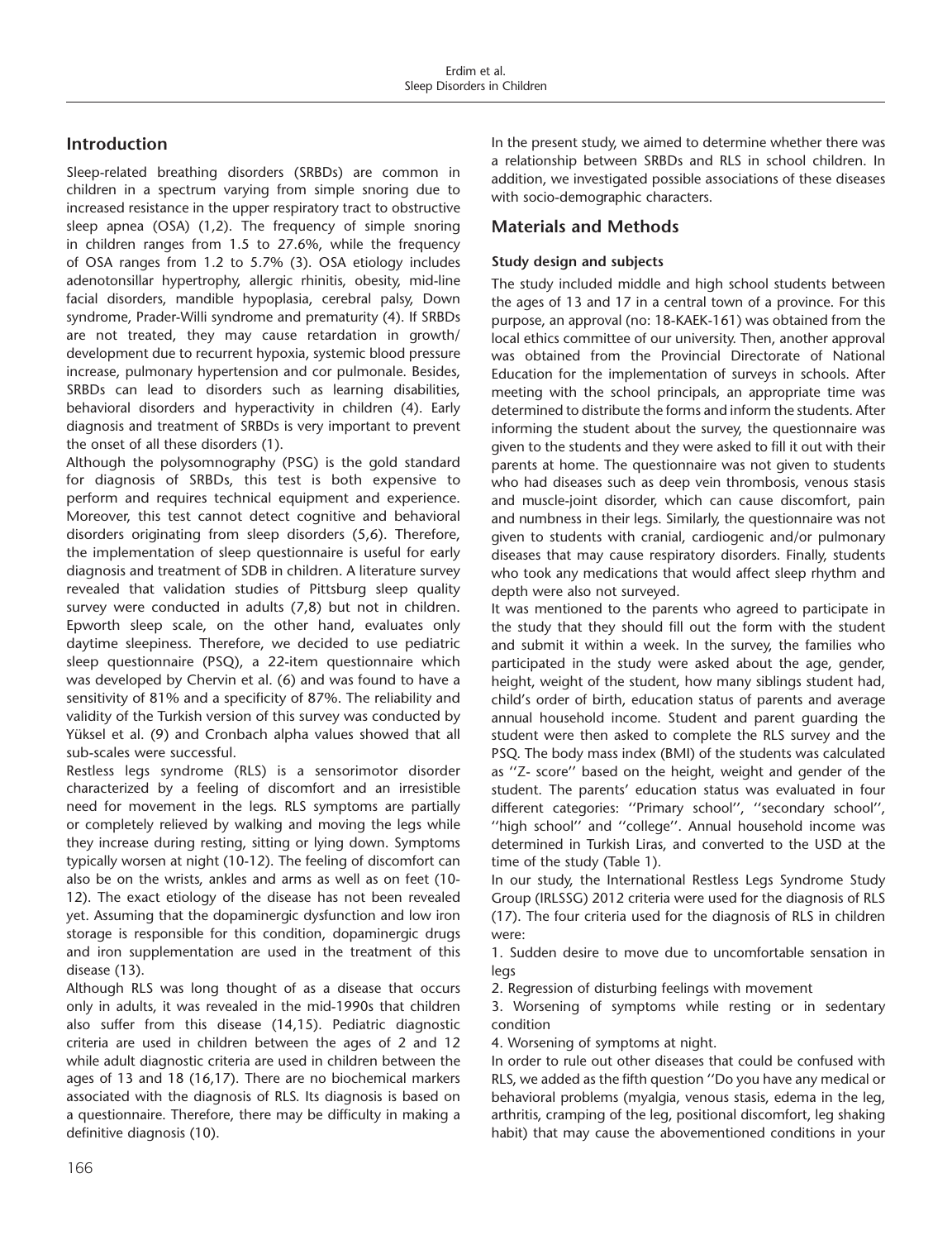legs?'' We made RLS diagnosis for children who answered ''Yes'' to the first four questions and ''No'' to question 5.

PSQ generally consists of three subscales and there are a total of 22 questions. The first subscale includes six questions about sleep-related respiratory disorders related to snoring and apnea. The second subscale has 10 questions mostly related to daytime sleepiness and the third subscale has six questions mostly about behavioral/cognitive problems related to sleep disorders. Each question is answered as ''Yes'', ''No'' or ''I don't know''. Eight or more ''Yes'' answers are considered sleep disorders. The last question of the first subscales of PSQ ''Have you ever seen your child stop breathing at night?'' describes apnea and this question is of particular importance for pediatric sleep apnea disease.

#### **Statistical Analysis**

Comparisons of genders for continuous and ordinal variables such as age, BMI Z-score, yearly income, total sibling count, birth order, PSQ score and its subscale scores were performed using Mann-Whitney U test. The genders were compared for the categorical variables of RLS using chi-square test. Spearman's rho test was used for analyzing the correlations between RLS and PSQ by gender. Spearman's rho was also performed for analyzing RLS, PSQ and sleep apnea correlations with socio-demographic data (age, BMI Z-score, total siblings, birth order of child, education status of parents and annual household income). Binomial logistic regression was performed to identify predictors of RLS. The type 1 error rate of <0.05 was considered statistically significant. All statistical analyses were conducted using JAMOVI 1.2.22 statistical software (The Jamovi Project, Sydney, Australia).

#### **Results**

A total of 4.200 surveys were distributed for the study. However, some of these surveys were not brought in and some were incompletely filled out. Therefore, 3.568 surveys were evaluated. Of the 3.568 students who participated in the study, 1.576 were male and 1.572 female. The mean age was 14.9±1.3 years for female students and 15.1±1.5 years for male students. Total number of siblings was higher among female students than among males (p<0.01). Data regarding

BMI, birth order of students, mother's education status, father's education status and annual household income of male and female students are summarized in Table 1.

The total PSQ score was 4.3±3.3 for female students and 3.9±3.3 for male students. PSQ score of ≥8 was observed in 326 of 1.992 female students (16.4%), 215 of 1.576 male students (13.6%) and in 541 of all students (15.2%). Snoring, sleepiness and behavior subscales were  $0.3\pm0.8$ ,  $2.3\pm1.8$  and  $1.6\pm1.6$ for female students, and  $0.3\pm0.8$ ,  $2.0\pm1.7$  and  $1.6\pm1.7$  for male students, respectively. There was no significant difference between the genders for total PSQ score, snoring, sleepiness and behavior subscales (p>0.05).

The frequency of RLS was 4.4% overall, 4.6% among female students and 4.1% among male students. RLS syndrome frequency was not significantly different between the genders (p=0.052) (Table 2).

Total PSQ score, snoring, sleepiness and behavior subscale score had significant correlation with RLS in both genders (Table 3). There was a weak but significant correlation between PSQ total score and BMI Z-score (r=0.256, p<0.001) (Table 4). In binomial regression model, there was a strong correlation between PSQ score and RLS (Figure 1). According to the Logistic Regression Analysis, each one-point increase in PSQ score increased RLS risk by 2.04 times (95% confidence interval:  $1.87 - 2.22$ ;  $X^2$ : 631;  $R^2_{MCF}$ : 0.492).

### **Discussion**

SRBDs and RLS are common diseases, but they are difficult to diagnose in children because their clinical manifestations differ from those of adults. While the typical finding in adults with SRBDs is excessive sleep during the day, the same disease in children manifests itself as waking up without resting from night sleep, oral breathing and daytime attention deficit-behavioral disorder. Snoring is the most common symptom for SRBDs in children and is the most important marker for pronounced OSA (18). Children with SRBDs also exhibit unusual sleep positions such as neck hyperextension and knee-chest position (18). Similarly, in children with RLS, symptoms are often incorrectly attributed to growth pains, positional discomforts and leg cramps (18). It was reported that symptoms such as crying, rubbing legs and difficulty falling asleep may be

| Table 1. Socio-demographic data of male and female students                              |                       |                              |                                          |                                                                         |                                                                         |                                 |
|------------------------------------------------------------------------------------------|-----------------------|------------------------------|------------------------------------------|-------------------------------------------------------------------------|-------------------------------------------------------------------------|---------------------------------|
|                                                                                          | Mean BMI<br>(Z-score) | Mean total<br>sibling number | What number<br>sibling is the<br>student | Mother's education<br>situation                                         | <b>Father's education</b><br>situation                                  | Family's annual<br>income $($ ) |
| Male                                                                                     | $0.44 \pm 1.16$       | $2.7 \pm 0.9$                | $1.9 \pm 1.0$                            | Primary sch: 641<br>Secondary sch: 338<br>High sch: 385<br>Collage: 208 | Primary sch: 343<br>Secondary sch: 324<br>High sch: 549<br>Collage: 376 | 7.471±4.933                     |
| Female                                                                                   | $0.21 \pm 1.10$       | $2.9 + 1.1$                  | $2.0 \pm 1.1$                            | Primary sch: 862<br>Secondary sch: 390<br>High sch: 473<br>Collage: 247 | Primary sch: 465<br>Secondary sch: 364<br>High sch: 655<br>Collage: 508 | 7.125±4.273                     |
| р                                                                                        | < 0.001               | < 0.001                      | 0.312                                    |                                                                         |                                                                         | 0.053                           |
| BMI: Body mass index, \$: Dollar, sch: School, Mann-Whitney U test, BMI: Body mass index |                       |                              |                                          |                                                                         |                                                                         |                                 |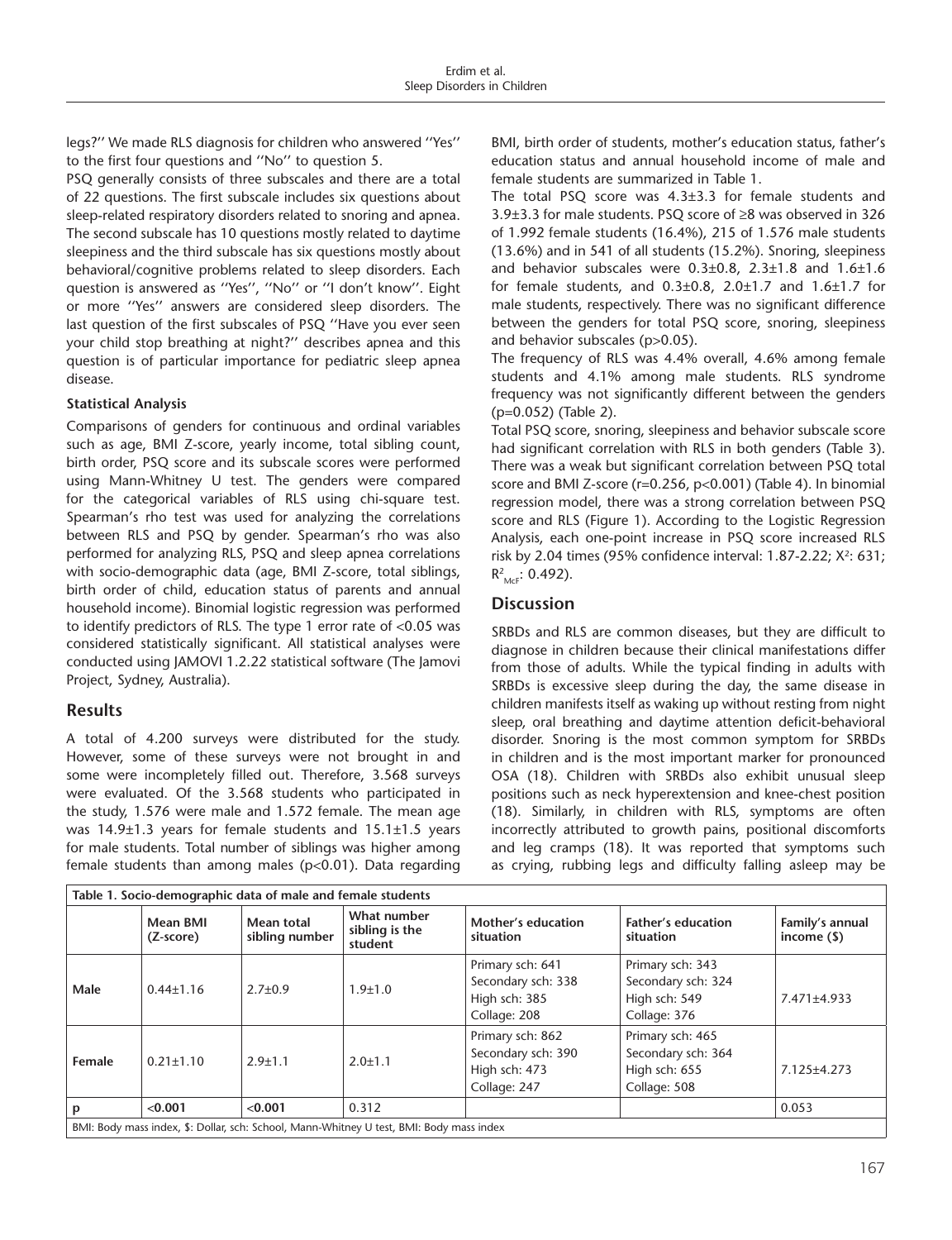RLS symptoms in six-month to two-year-old children (18). It was mentioned that in 25-40% of RLS patients diagnosed in adulthood, symptoms begin in childhood or adolescence (11). RLS should be suspected if freezing and tickling feelings in the legs occur in the evening or at rest (19). Therefore, in order to diagnose RLS in children, it is necessary to ask what they feel in an understandable language and listen well. Descriptions by children such as ''My legs don't seem to stand still'', ''My legs want to move'', ''My legs are ticklish'', ''I feel like running'', ''It is like insects or ants roaming on my legs'', or ''I have a lot of energy in my legs'' describe RLS. It can be difficult in children to get the anamnesis of ''sudden desire to move'' or ''discomfort'' feeling used for the definitive diagnosis. Instead, it would be appropriate to try to get easier expressions from children about their ailments (20). For example, when you get a positive answer to the question of ''Do your legs bother you when you go to bed in the evening?'' the question of ''Can you explain more?'' can be asked. In this way, three other basic diagnostic findings of RLS can be obtained. If a negative response is received, the parent is asked if the child has leg



**Figure 1.** Estimated marginal means table for restless leg syndrome and pediatric sleep questionnaire score

| Table 2. Frequency of restless leg syndrome (RLS) between genders |                         |            |          |  |  |
|-------------------------------------------------------------------|-------------------------|------------|----------|--|--|
| Gender                                                            | Not RLS $(%)$<br>RLS(%) |            |          |  |  |
| Female                                                            | 1901 (95.4%)            | 91 (4.6%)  |          |  |  |
| Male                                                              | 1511 (95.9)             | 65 (4.1%)  | $p=0.52$ |  |  |
| Total                                                             | 3412 (95.6)             | 156 (4.4%) |          |  |  |

| Table 3. Pediatric sleep questionnaire (PSQ) and frequency of<br>restless legs syndrome (RLS) correlation in children |                            |         |                   |                 |  |  |
|-----------------------------------------------------------------------------------------------------------------------|----------------------------|---------|-------------------|-----------------|--|--|
|                                                                                                                       | <b>Total</b><br><b>PSO</b> | Snoring | <b>Sleepiness</b> | <b>Behavior</b> |  |  |
| RLS $(n=3568)$                                                                                                        | 0.330                      | 0.277   | 0.282             | 0.301           |  |  |
| Male RLS $(n=1576)$                                                                                                   | 0.317                      | 0.256   | 0.266             | 0.302           |  |  |
| Female RLS $(n=1992)$                                                                                                 | 0.34                       | 0.292   | 0.294             | 0.299           |  |  |

pains or ''growth pains'' in the evenings to try to reveal if the child has RLS-like sensations. One can ask if feeling in the leg is a good one or a bad one. If it is described as growth pain, it should be tried to clarify whether this pain is associated with RLS (20-22). Picchietti and Stevens (21) reported that 55.5% of children diagnosed with RLS had previously been told that their complaints were growth pain. Per et al. (22) found that 23.4% of patients (n=33) diagnosed with RLS were given painkillers due to their previous complaints, and 24 of these patients were diagnosed with growth pain. However, it was stated that 87% of the patients did not benefit from this treatment (22). Nevertheless, RLS and growth pains can also be overlapping diagnoses. Both ailments can be improved by rubbing the legs against each other or rubbing by hands, but the reduction of complaints by walking is achieved only in RLS (23).

It is useful to know the diseases that can mimic RLS. Prolonged sitting or cross-legged sitting causes temporary nerve compression. Muscle pain may also occur after intense physical activity. Diseases such as eczema, psoriasis, contact dermatitis and insect bites can also cause pain in the legs, but hyperemia is present on the skin above the disease. Disorders such as foot sprains, patellofemoral disorders, Osgood-Schlatter disease, arthralgia and arthritis can also be confused with RLS. However, unlike RLS, these ailments worsen with movement. It is also worth keeping in mind diseases such as peripheral neuropathy, radiculopathy and myopathy that may occur more rarely (20). Indeed, the final question of the RLS survey aimed to exclude diseases that could mimic RLS.

It has been found in recent studies that children with SRBDs have evident attention and behavioral problems as a result of disrupted circadian rhythm. It was reported that attention deficit/hyperactivity disorder (ADHD) can be as high as 33% in children with habitual snoring (24). Poor sleep quality disrupts neurocognitive development and prevents the development of language and thinking skills. This leads to low academic progression in children (9). In addition, it was observed that the quality of life was impaired in 60% of children with SRBDs (3,25). Children with RLS may also experience cognitive and behavioral changes due to inability to fall asleep, waking up at night and non-resting sleep. RLS was found to be common in adults with ADHD as a child (18). Kadmon et al. (26) developed a six-question questionnaire to get a preliminary idea of the diagnosis of SRBDs and rated each question between 0 and 4 on the Likert scale. They also applied PSG to all 85 children in this survey whose average age was 9.3 years. With the survey, they achieved high sensitivity (83%) and fair specificity (64%) in determining moderate to severe sleep apnea (OSA). They reported that possibility of OSA diagnosis was higher among those who had higher BMI (p=0.04) and among males (p=0.007) (26). The questions in that study were very similar to the six questions under the first heading of the PSQ questionnaire we used. Since the Turkish validation of the questionnaire used in the present study was previously conducted by Yüksel et al. (9), we did not evaluate PSG. We considered that the number of patients in the present study (n=3.598) was sufficient. In addition to SRBDs, daytime sleepiness (the second part) and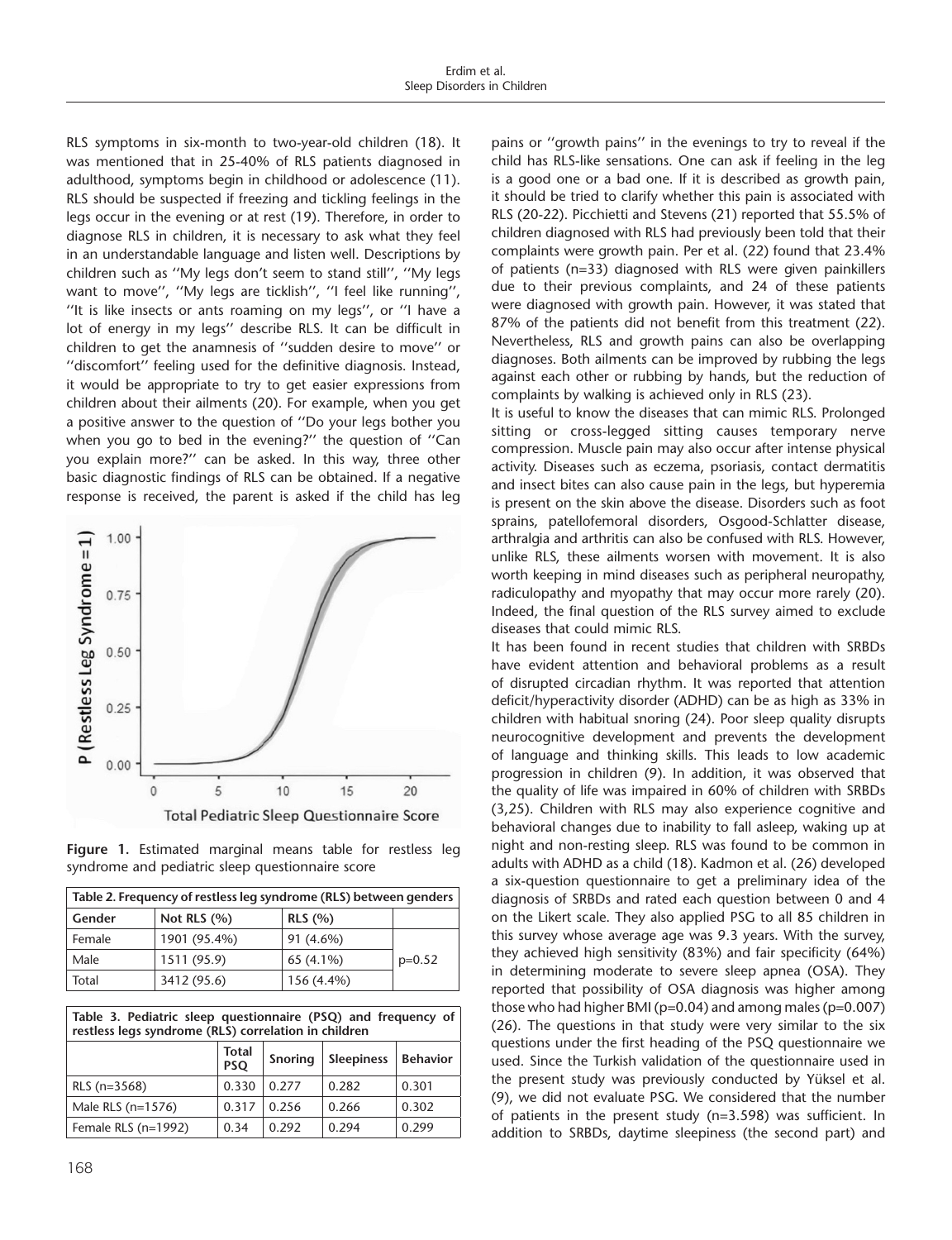behavioral disorder (the third part) were also evaluated in our questionnaire. We received the feedback that the questions in the questionnaire regarding the socio-demographic data, RLS and PSQ were all answered within 10 to 15 minutes. Per et al. (22) examined the relationship between Epworth sleepiness scale (ESS) which questions daytime sleepiness corresponding to the second subscale of the PSQ survey used in the present study, and RLS. They studied the data of 4.792 adolescent students between the ages of 13 and 16 in the  $7-10<sup>th</sup>$  grades in Kayseri province of Turkey. ESS scores of 10 or higher were considered as sleepiness during the day (22). ESS score was higher in RLS cases  $(11.4\pm3.9 \text{ vs. } 6.3\pm4.0)$  (p<0.001). Similarly, Yilmaz et al. (27) found ESS score of 4.9±2.9 in RLS patients and 3.9±2.8 in the other group. Per et al. (22) found daytime sleepiness (ESS score >10) in 73% of RLS patients, compared to 19.4% in the other group (p<0.001). It was reported that the RLS symptoms caused trouble falling asleep in 64% of those with RLS (22). Snoring and witnessed apnea were found to be higher in those with RLS compared to the control group (18.7 vs. 11.2% and 11.3 vs. 5.7%, respectively). However, the effect of RLS on daytime sleepiness was found to be independent of snoring, witnessed apnea and obesity. ADHD symptoms were detected in 15% in those with RLS, which was only 2.2% in those without RLS (p<0.001) (22) In two different studies conducted with pediatric patient groups in Turkey, ADHD was observed in 15.3% 28 and 25% 27 of RLS patients. One of the most striking findings in the present study was the strong relationship between RLS and PSQ, regardless of other variables. For example, although there was a relationship between BMI and total PSQ score, there was no correlation between BMI and total PSQ score when the father's educational status was college (r=0.187). However, the significant correlation between RLS and PSQ continued in college graduate fathers (r=0.275). We found that RLS had associations with total PSQ score, SRBDs, daytime sleepiness and behavioral disorder. In the present study, we found that every one-point increase in PSQ score increased the likelihood of RLS by 2.04 times. This close relationship between SRBDs and RLS could be due to the effects of cyclic hypoxia and hypercarbia on brain dopaminergic system regulation.

RLS is a common disease. Indeed, in their extensive epidemiological study, Picchietti et al. (29) emphasized that the prevalence of RLS was higher than epilepsy and diabetes. Its

prevalence in school-age children and adolescent period was reported to be between 1.7 and 4% (27-30). The frequency observed in the present study (4.4%) was slightly higher than this value. The reason for this high frequency could be the understandable and detailed explanation of the RLS symptoms given to children in the classroom before handing out the questionnaire. These frequencies confirmed that RLS is a common disease.

Similar to our finding that RLS was not associated with gender, Per et al. (22), Picchietti et al. (29) and Yilmaz et al. (27) did not find any association of RLS with gender. However, Turkdogan et al. (28) found 1.7 times higher RLS frequency in females. While in the present study the age was found to have no effect on the frequency of RLS in the group between the ages of 13 and 17, Per et al. (22) found that age was effective in the prevalence of RLS among almost the same age group. RLS prevalence was reported to be significantly lower in 13-year-olds compared to other age groups (22). The highest prevalence of RLS was observed in 15 years of age (p<0.001) (22). In the present study, we found that age did not have any significant effect on RLS incidence and on PSQ's total score and sub-scores.

In the present study, boys had significantly higher BMI than girls. This could be due to the fact that the average age of boys, though not significant, was 0.2 years higher than that of girls, and that they were not as careful in eating habits as girls. BMI was found to cause an increase in total PSQ score in both girls and boys. However, BMI did not significantly affect RLS frequency and sub-scales of PSQ. Similar to what was reported by Per et al. (22) and Baran et al. (30), higher BMI was associated with higher incidence of sleep disorders in the present study. Unlike Per et al. (22) and Baran et al. (30), on the other hand, we found no relationship between BMI and RLS. Significantly higher number of siblings for female students in the present study could indicate the traditional desire in some parts of society for having a boy. Therefore, those families that had daughter/daughters may have had the desire to have more children in order to have a son. However, the number of children in the family and birth order of the students were not associated with RLS frequency and PSQ score. In our study, the education levels of mothers of both female and male students were more commonly primary and secondary schools, while fathers were predominantly high school or college graduates.

| Table 4. Restless leg syndrome (RLS), pediatric sleep questionnaire (PSQ) and sleep apnea correlation with socio-demographic data |            |                   |                |                   |                 |             |
|-----------------------------------------------------------------------------------------------------------------------------------|------------|-------------------|----------------|-------------------|-----------------|-------------|
|                                                                                                                                   | <b>RLS</b> | <b>Total PSQ</b>  | <b>Snoring</b> | <b>Sleepiness</b> | <b>Behavior</b> | Sleep-apnea |
| Age                                                                                                                               | 0.023      | 0.085             | 0.047          | 0.193             | $-0.063$        | 0.003       |
| Gender                                                                                                                            | 0.011      | 0.059             | 0.013          | 0.083             | 0.022           | $-0.021$    |
| <b>BMI</b> z                                                                                                                      | 0.179      | $0.256$ (p<0.001) | 0.215          | 0.227             | 0.197           | 0.092       |
| <b>Total siblings</b>                                                                                                             | 0.022      | 0.053             | 0.054          | 0.089             | $-0.011$        | $-0.002$    |
| Order of child                                                                                                                    | $-0.005$   | 0.023             | 0.042          | 0.044             | $-0.015$        | $-0.007$    |
| Mother education                                                                                                                  | $-0.009$   | $-0.076$          | $-0.08$        | $-0.07$           | $-0.05$         | $-0.018$    |
| <b>Father education</b>                                                                                                           | $-0.072$   | $-0.158$          | $-0.161$       | $-0.137$          | $-0.114$        | $-0.048$    |
| Income                                                                                                                            | $-0.023$   | $-0.098$          | $-0.076$       | $-0.085$          | $-0.077$        | $-0.023$    |
| BMI: Body mass index                                                                                                              |            |                   |                |                   |                 |             |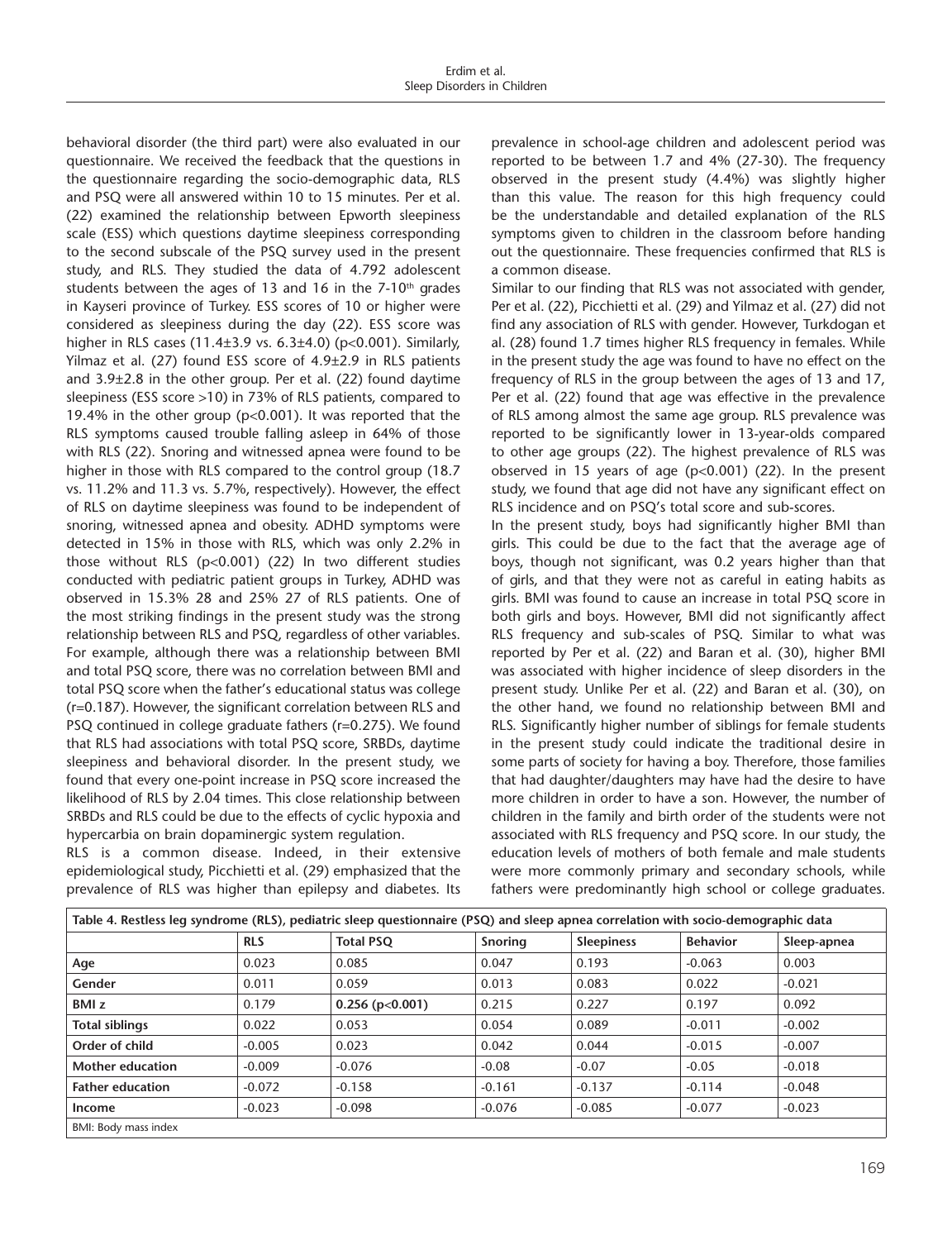Unfortunately, this situation is based on the fact that girls were not sent to higher education for traditional reasons in the past. Similar to the study of Per et al. (22), no correlation was found between the parents' education status and the RLS or PSQ score in the present study. In our study, there was no significant difference between the average annual household income of male and female students. In the light of the data obtained from the students in our province, the average monthly household income was above the minimum wage. This can be attributed to the fact that both parents worked or had additional sources of non-civil service incomes such as agriculture and livestock production. Although there were households with considerably different income levels in the study, in parallel with Per et al. (22), income level was not significantly associated with RLS and sleep respiratory disorders in the present study.

# **Conclusion**

SRBDs and RLS are common conditions in school-age children. Short questionnaires help us to diagnose these conditions early. Thus, complications such as growth-development retardation, loss of neurocognitive function and school failure can be prevented.

Another important finding in our study was that there was a close relationship between sleep-related breathing disorder and RLS, irrespective of all variables. It is a well-known fact that patients cannot sleep efficiently due to RLS symptoms. In addition, the question of "Are SRBDs among the etiological reasons that triggers RLS?" come to the fore. Prospective, randomized, controlled studies could be useful to elucidate this question.

#### **Ethics**

**Ethics Committee Approval:** For this purpose, an approval (no: 18-KAEK-161) was obtained from the local ethics committee of our university.

**Informed Consent:** Informed consent was obtained.

**Peer-review:** Externally peer-reviewed.

#### **Authorship Contributions**

Surgical and Medical Practices: İ.E., A.G., Concept: İ.E., İ.K., A.G., Design: İ.E., İ.K., A.G., Data Collection or Processing: İ.E., İ.K., E.S., Analysis or Interpretation: İ.K., E.S., Literature Search: İ.E., E.S., A.G., Writing: İ.E., E.S., İ.K.

**Conflict of Interest:** No conflict of interest was declared by the authors.

**Financial Disclosure:** The authors declared that this study received no financial support.

#### **References**

- 1. Barış HE, Gökdemir Y, Eralp EE, İkizoğlu NB, Karakoç F, Karadağ B, Ersu R. Clinical and polysomnographic features of children evaluated with polysomnography in pediatric sleep laboratory. Turk Pediatri Ars 2017;52:23-9.
- 2. Ulukavak TC. Türk Toraks Derneği obstrüktif uyku apne sendromu tanı ve tedavi uzlaşı raporu. Türk Toraks Derg 2012;13:59-63.
- 3. Marcus CL, Brooks LJ, Draper KA, Gozal D, Halbower AC, Jones J, Schechter MS, Ward SD, Sheldon SH, Shiffman RN, Lehmann C, Spruyt K; American Academy of Pediatrics. Diagnosis and

management of childhood obstructive sleep apnea syndrome. Pediatrics 2012;130:e714-55.

- 4. Kaditis AG, Alvarez AML, Boudewyns A, Alexopoulos EI, Ersu R, Joosten K, Larramona H, Miano S, Narang I, Trang H, Tsaoussoglou M, Vandenbussche N, Villa MP, Waardenburg DV, Weber S, Verhulst S. Obstructive sleep disordered breathing in 2- to 18-year-old children: diagnosis and management. Eur Respir J 2016;47:69-94.
- 5. Lumeng JC, Chervin RD. Epidemiology of pediatric obstructive sleep apnea. Proc Am Thorac Soc 2008;5:242-52.
- 6. Chervin RD, Hedger KM, Dillon JE, Pituch KJ. Pediatric Sleep Questionnaire (PSQ): validity and reliability of scales for sleepdisordered breathing, snoring, sleepiness, and behavioral problems. Sleep Med 2000;1:21-32.
- 7. Buysse DJ, Reynolds CF, Monk TH, Berman SR, Kupfer DJ. The Pittsburgh sleep quality index: a new instrument for psychiatric practice and research. Psychiatry Res 1989;28:193-213.
- 8. Agargun MY, Kara H, Anlar O. The validity and reliability of the Pittsburgh Sleep Quality Index. Turk Psikiyatri Derg 1996;7:107-11.
- 9. Yüksel H, Söğüt A, Yilmaz O, Kutluay E. Reliability and validity of the Turkish version of the pediatric sleep questionnaire: a tool for prediction of sleep related breathing disorder. Tuberk Toraks 2011;59:236-41.
- 10. Picchietti DL, Picchietti MA. Restless legs syndrome. In: Kothare SV, Kotagal S, editors. Sleep in childhood neurological disorders. New York, Demos Medical, 2011:57-70.
- 11. Durmer JS. Restless legs syndrome, periodic leg movements and periodic limb movement disorder. In: Sheldon SH, Ferber R, Kryger MH, Gozal D (eds). Principles and practice of pediatric sleep medicine. Philadelphia: Saunders/Elsevier, 2014:337-50.
- 12. American Academy of Sleep Medicine. International classification of sleep disorders. In: Diagnostic and coding manual. Westchester, Illinois: American Academy of Sleep Medicine, 2005.
- 13. Nagandla K, De S. Restless legs syndrome: pathophysiology and modern management. Postgrad Med J 2013;89:402-10.
- 14. Chervin RD, Weatherly RA, Garetz SL, Ruzicka DL, Giordani BJ, Hodges EK, Dillon JE, Guire KE. Pediatric sleep questionnaire: prediction of sleep apnea and outcomes. Arch Otolaryngol Head Neck Surg 2007;133:216-22.
- 15. Kang KT, Weng WC, Lee CH, Hsiao TY, Lee PL, Lee YL, Hsu WC. Detection of pediatric obstructive sleep apnea syndrome: history or anatomical findings? Sleep Med 2015;16:617-24.
- 16. Allen RP, Picchietti DL, Garcia-Borreguero D, Ondo WG, Walters AS, Winkelman JW, Zucconi M, Ferri R, Trenkwalder C, Lee HB; International Restless Legs Syndrome Study Group. Restless legs syndrome/Willis-Ekbom disease diagnostic criteria: updated International Restless Legs Syndrome Study Group (IRLSSG) consensus criteria -history, rationale, description, and significance. Sleep Med 2014;15:860-73.
- 17. Picchietti DL, Bruni O, de Weerd A, Durmer JS, Kotagal S, Owens JA, Simakajornboon N; International Restless Legs Syndrome Study Group (IRLSSG). Pediatric restless legs syndrome diagnostic criteria: an update by the International Restless Legs Syndrome Study Group. Sleep Med 2013;14:1253-9.
- 18. Hoban TF, Chervin RD. Pediatric Sleep-related breathing disorders and restless legs syndrome how children are different. Neurologist 2005;11:325-37.
- 19. Picchietti DL, Walters AS. Restless legs syndrome and periodic limb movement disorder in children and adolescents: comorbidity with attention-deficit hyperactivity disorder. Child Adolesc Psychiatry Clin North Am 1996;5:729-40.
- 20. Picchietti MA, Picchietti DL. Restless legs syndrome and periodic limb movement disorder in children and adolescents. Semin Pediatr Neurol 2008;15:91-9.